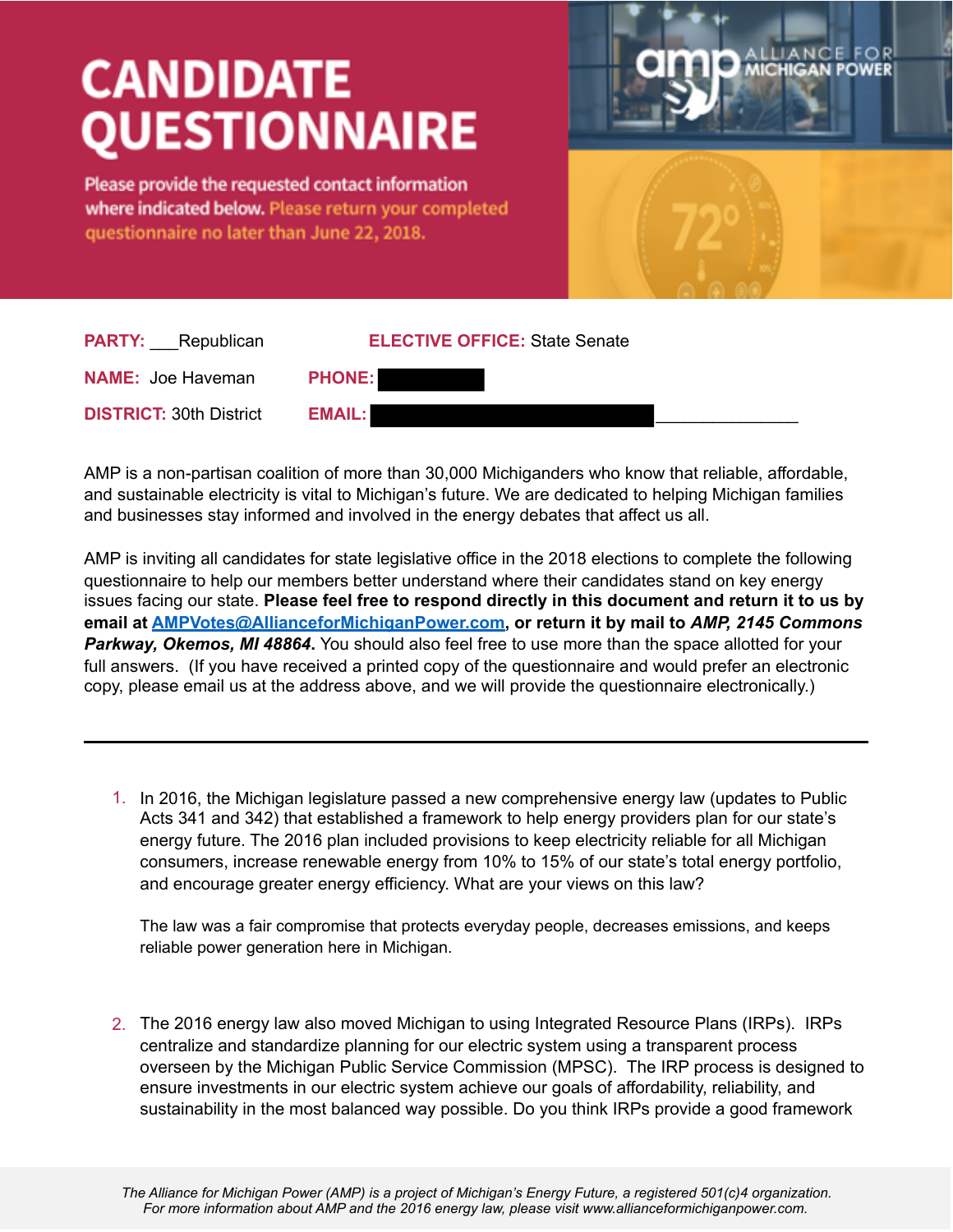to support Michigan's energy needs moving forward? (Please circle your answer below and explain why you do or don't support the IRP process for Michigan.)

- a. Yes. (Please explain.) This sounds like a sensible approach to planning
- b. No. (Please explain.)

3. Michigan consumers pay for electricity based on how much energy they use and when they use it (i.e., electricity consumed during "peak hours" costs more than electricity consumed during "non-peak hours"). This approach minimizes the subsidizing of electricity costs for one consumer by other consumers. Do you believe this is the right way to establish consumer costs? Are there any instances in which you would support subsidies for some types of energy or some types of consumers?

 $\mathcal{L}_\text{max}$  , and the contract of the contract of the contract of the contract of the contract of the contract of the contract of the contract of the contract of the contract of the contract of the contract of the contr

 $\frac{1}{2}$  ,  $\frac{1}{2}$  ,  $\frac{1}{2}$  ,  $\frac{1}{2}$  ,  $\frac{1}{2}$  ,  $\frac{1}{2}$  ,  $\frac{1}{2}$  ,  $\frac{1}{2}$  ,  $\frac{1}{2}$  ,  $\frac{1}{2}$  ,  $\frac{1}{2}$  ,  $\frac{1}{2}$  ,  $\frac{1}{2}$  ,  $\frac{1}{2}$  ,  $\frac{1}{2}$  ,  $\frac{1}{2}$  ,  $\frac{1}{2}$  ,  $\frac{1}{2}$  ,  $\frac{1$ 

This sounds like a reasonable approach. I'm skeptical of forcing customers to subsidize the behavior of other customers.

4. Michigan's energy infrastructure is aging and requires new investments to maintain safe and reliable service. Technologies like smart meters and grid sensors are making our energy grid more efficient and resilient. How important do you believe it is for Michigan to invest in its energy infrastructure? Extremely important. We need energy infrastructure for a 21st century economy.

5. Recently, the Michigan Public Service Commission approved a new policy for rooftop solar users. This new policy allows energy providers to recoup the costs associated with maintaining the energy grid from these customers who use the grid both to feed excess electricity back into the grid and to access electricity from the grid when their solar panels are not producing enough energy. Up until now, rooftop solar users have been able to avoid paying these costs. What are your views on this new policy?

Everyone should pay for the services they use, including grid access. Otherwise the cost will be shifted to someone else.

6. Michigan is transitioning from electricity predominantly generated from coal to a more diverse energy mix that also includes natural gas; renewables like solar, wind, and hydropower; and nuclear. Do you support this "all-of-the-above" energy strategy? Why or why not?

*The Alliance for Michigan Power (AMP) is a project of Michigan's Energy Future, a registered 501(c)4 organization. For more information about AMP and the 2016 energy law, please visit www.allianceformichiganpower.com.*